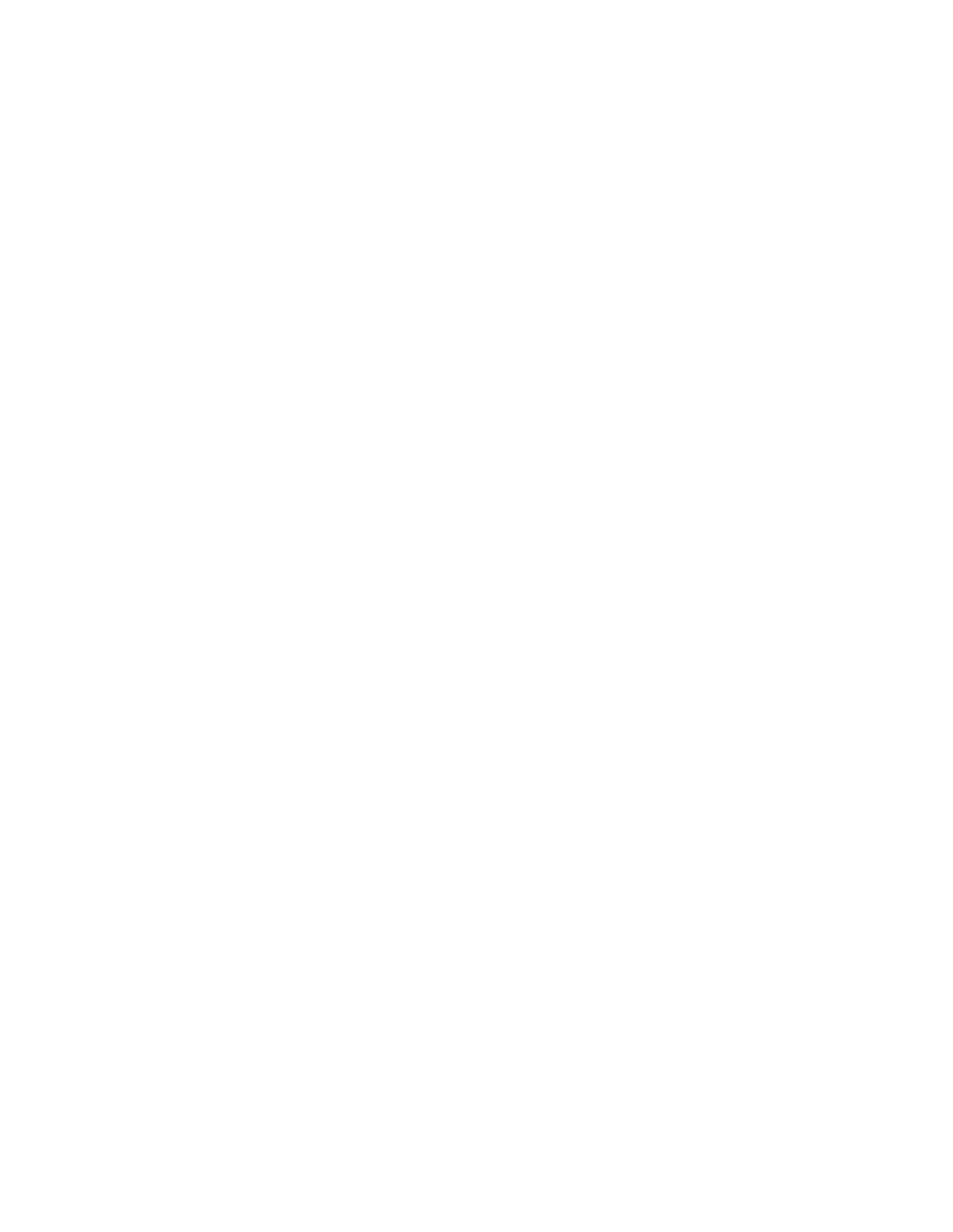# Coil Ratings at 25˚C

| <b>Coil P/N Designation</b>         | P                         | R     |
|-------------------------------------|---------------------------|-------|
| <b>Coil Voltage, Nominal (VDC)</b>  | 12/24                     | 12/24 |
| <b>Coil Type</b>                    | External PWM <sup>4</sup> |       |
| <b>Coil Resistance (ohms)</b>       | 145                       | 5     |
| Operate Time, Max (ms) <sup>5</sup> |                           | 20    |
| Release Time, Max (ms)              |                           | 12    |



# **POWER SWITCHING AND CURRENT CARRY RATINGS**





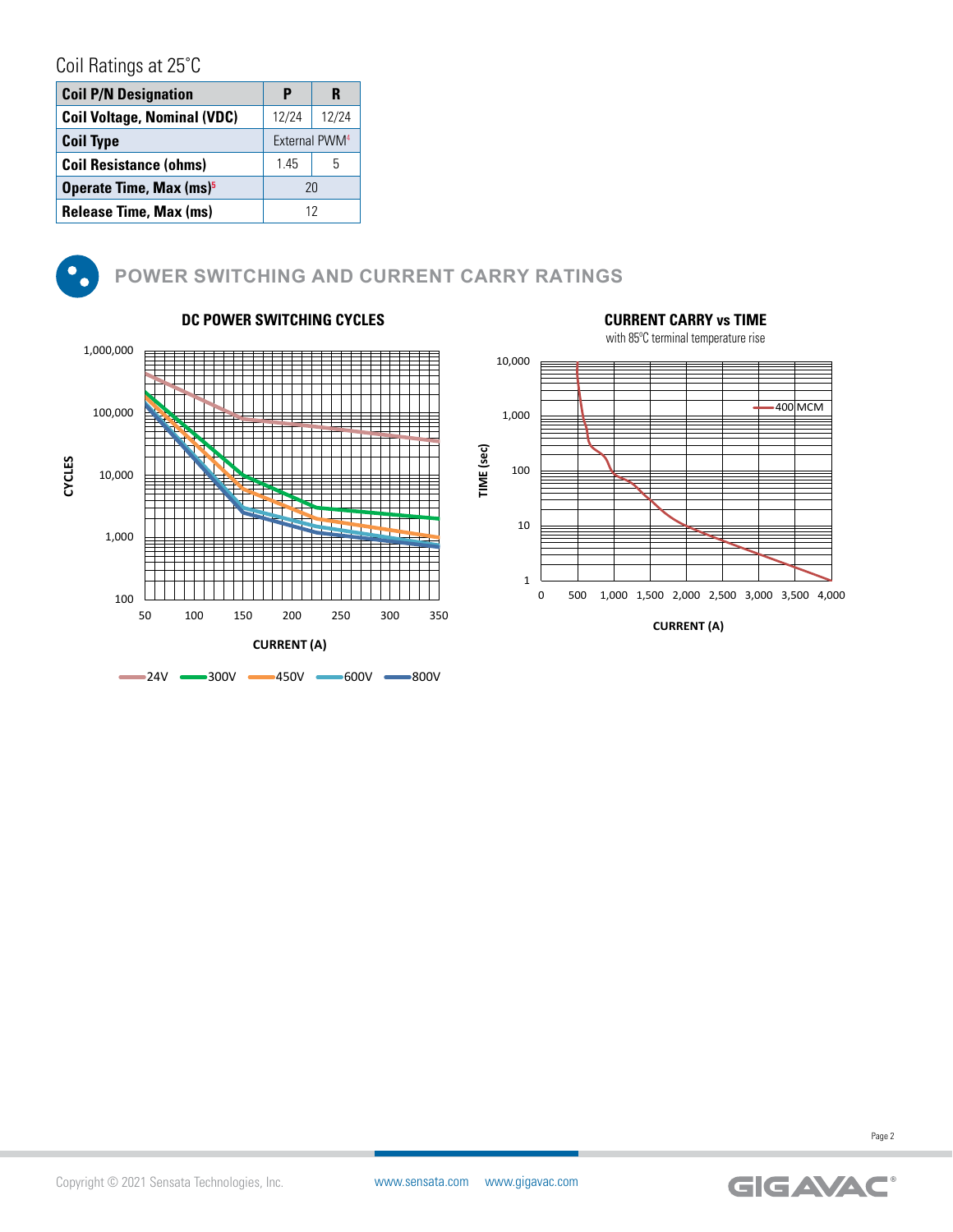

**Upright Mount** (Auxiliary with Main Terminal Connection for Sensing Voltage Across Contacts or Bolted Joint Resistance Shown)







 $\begin{bmatrix} 1 \end{bmatrix}$ 

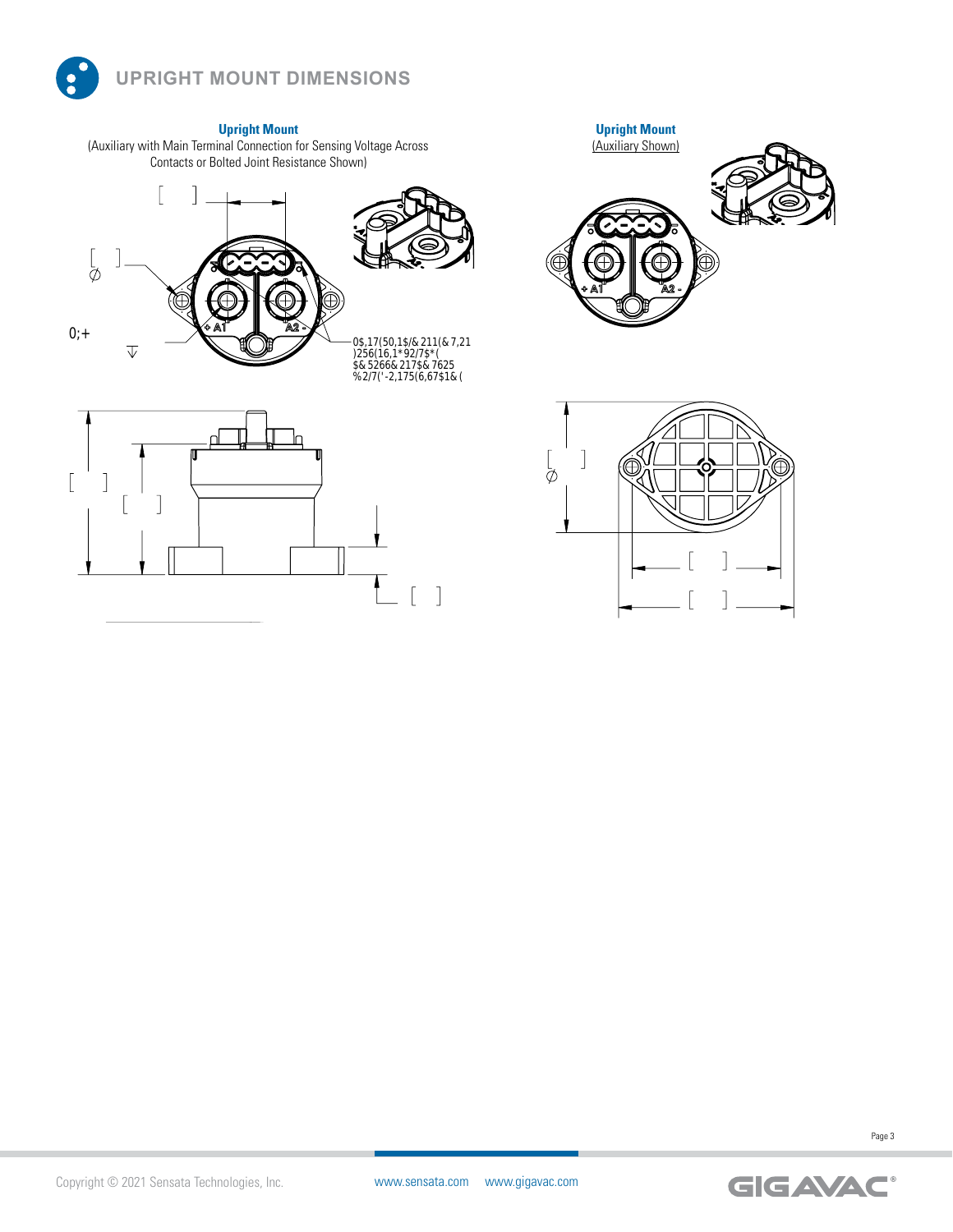

**Side Mount**

(Auxiliary with Main Terminal Connection for Sensing Voltage Across Contacts or Bolted Joint Resistance Shown)





**Side Mount** (Auxiliary Shown)



## **Coil/Auxiliary Connector**

Coil: Tin Plated Brass Auxiliary: Tin Plated Beryllium Copper

#### **Mounting**

M5 or No. 10 Screws nus or ivo. Tu screws<br>Torque 1.7-4 Nm [15-35 in-lb] 80.5

### **Power Connection**

Silver Plated Copper M8x1.25 Terminals Torque 10 Nm [90 in-Ib] max

### **Auxiliary Contacts**

(Optional)

# **Temperature and Weight**

T1 T2 **NO:**

# **Power Contacts**



Operating ambient Temp Range =  $-55$  to  $+85^{\circ}C^3$ Storage ambient Temp Range =<br>-<sup>70</sup> to :<sup>150°C</sup> -70 to +150˚C Weight, typical = 0.39 kg (0.86 lb) 75.3

## **Packaging**

24 units per shipping box 24 units per shipping box<br>21 in x 18 in x 4 in shipping box